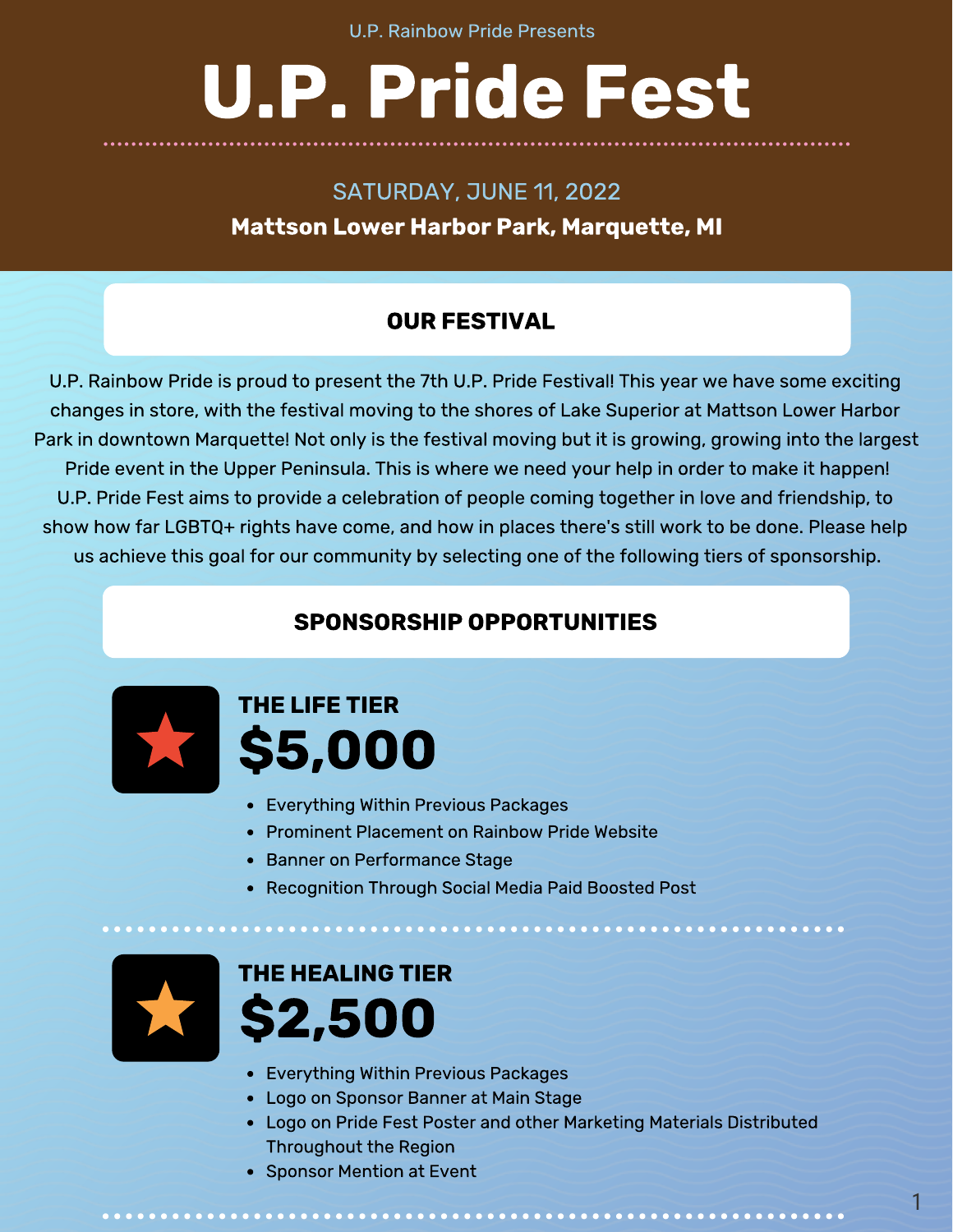

## THE SUNLIGHT TIER \$1,000

- Everything Within Previous Packages<br>• Logo on Event Program at Event
- 
- 2 Sponsor Mentions on Pride Fest Social Media
- Logo on Festival Volunteer Shirts Logo on Festival Volunteer Shirts



#### THE NATURE TIER \$500

- Everything Within Previous Package<br>• Banner at Event
- 
- Free Information/Merch Table at Event Free Information/Merch Table at Event



# THE SPIRIT TIER \$250 / IN-KIND

- Logo on the Rainbow Pride Website Linking to Sponsor Website
- 1 Sponsor Mention on Pride Fest Social Media

#### We invite you to join us!

If you would like to support this new Pride Festival aiming to support the application on the following page or go to our website. application on the following page or go to our website.

https://www.uprainbowpride.org/

For more information, please contact:

Michael Bradford, Pride Fest Director (224) 535-1139 or uprainbowpride@gmail.com